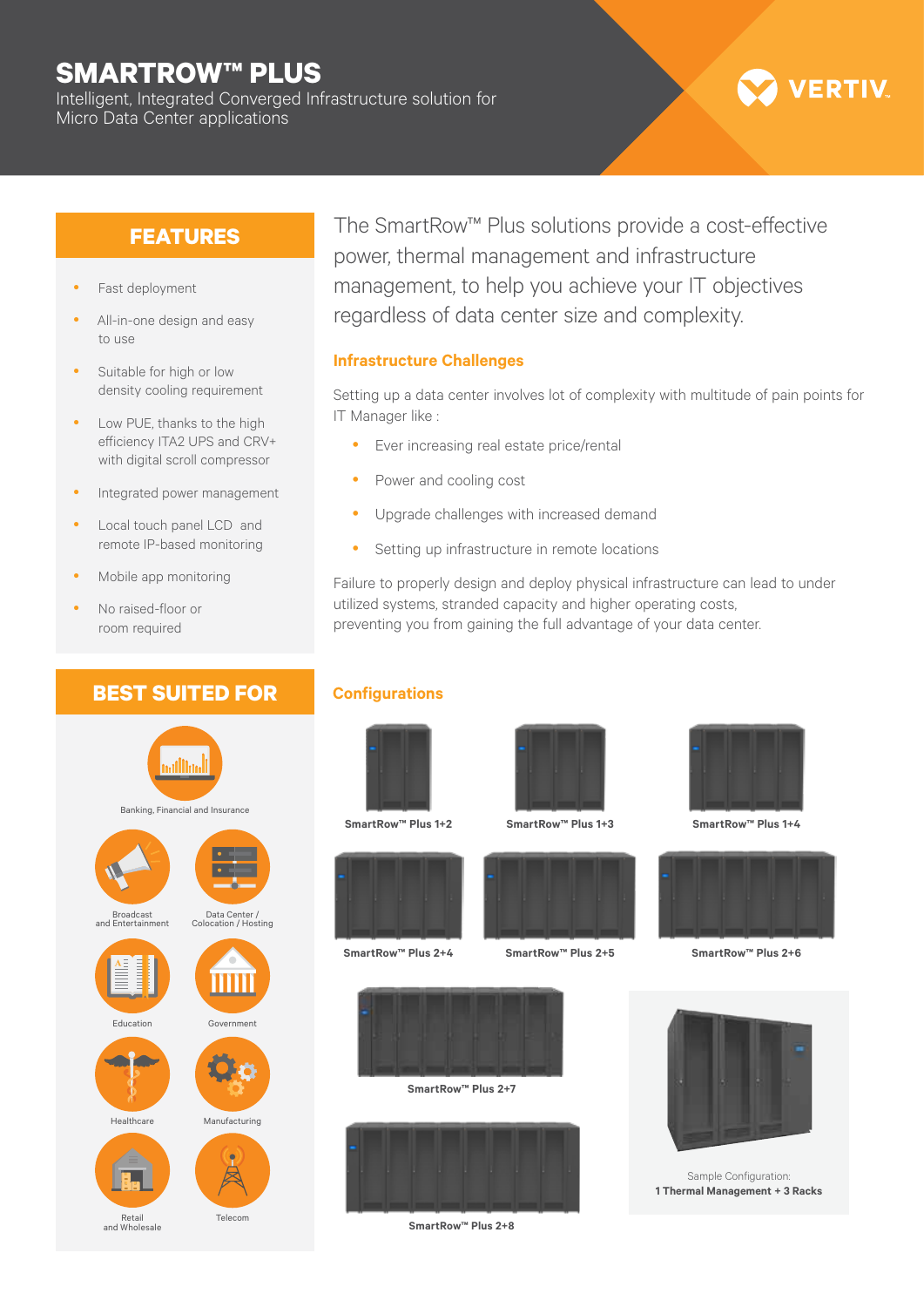### **Key Components**



### **Intelligent Infrastructure**









#### **Intelligent Security System**

- Fire detection and suppression system (optional) protect core IT equipment from fire with its intelligent
- Intelligent door lock with ID/IC card authorization management (optional)
- Emergency exhaust Fan provision for exhaust air ventilation in case of cooling failure

#### **Unified Centralized Infrastructure Monitoring & Management**

SmartRow™ Monitoring is powered by the RDU Platform – which allows for all environment sensors & intelligent devices (UPS, Thermal Management, PDU) information to be collected in one display, either in a web browser or the LCD touch screen. In event of cooling failure, emergency fans will be activated.

#### **Full Containment**

With the front & rear containment, cooling is optimized and contained within SmartRow™ Plus. Preventing loss of required cooling for the IT equipment to the open space.

#### **Remote Mobile Apps**

Android device compatible mobile applications put your view where your remote site is. The power and convenience to be updated on actual general health of your investment.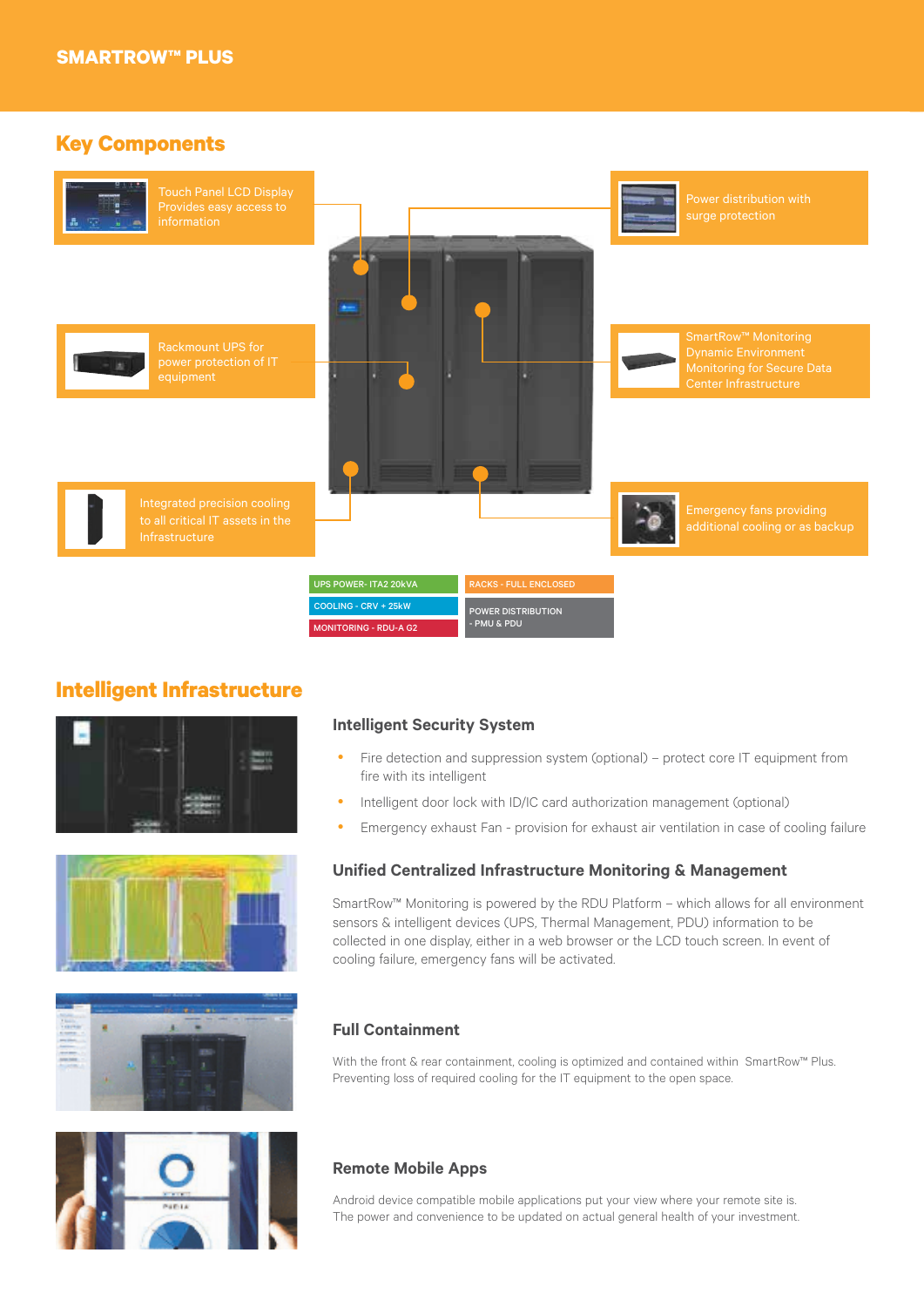

### **The Smart Choice Over Conventional Data Centers**

|                                        | <b>SmartRow™ Plus</b>                                                                                                                                                                                                                                                                                                                                                         | <b>Conventional</b>                                                                                                                                                                                                                                          |  |  |  |
|----------------------------------------|-------------------------------------------------------------------------------------------------------------------------------------------------------------------------------------------------------------------------------------------------------------------------------------------------------------------------------------------------------------------------------|--------------------------------------------------------------------------------------------------------------------------------------------------------------------------------------------------------------------------------------------------------------|--|--|--|
| Complete, integrated<br>infrastructure | A unique containment that includes all products<br>pertaining to cooling, monitoring, power distribution<br>and management among others that work in<br>conjunction to deliver higher efficiency and<br>availability apart from optimal capacity                                                                                                                              | Redundant systems where multiple, disparate<br>infrastructure components must be ordered and<br>installed separately, leading to lesser degree of<br>compatibility and lower capacity                                                                        |  |  |  |
| Incorporate industry<br>best practices | Implements industry-best and enterprise-grade<br>practices listed below:<br>Hot aisle/Cold aisle separation<br>$\bullet$<br>High availability and efficiency<br>$\bullet$<br>Minimal footprint (read less space)<br>$\bullet$<br>Modular and scalable architecture<br>$\bullet$<br>Streamlined monitoring and management<br>$\bullet$<br>Exemplary local support and services | Infrastructure components may not be designed and<br>configured for best-in-class practices leading to low<br>performance. At times, compromises by choosing<br>one element over other: for example, interchange and<br>choose efficiency over availability. |  |  |  |
| Lower capital expense                  | Cost-effective implementation that abstracts the<br>conventional data center needs such as a dedicated<br>cooling system and raised floor to mention a few.<br>Scalable architecture that eliminates the need<br>of building a bigger room for higher capacity for<br>futuristic use resulting in significant savings                                                         | Additions made to increase the room-level power,<br>cooling, and distribution to support more IT<br>equipment based on the degree of scalability.                                                                                                            |  |  |  |
| Lower operating expense                | Achieve more than 30% annual savings over<br>conventional designs due to high efficiency,<br>integrated cooling, closed aisle system, and effective<br>power management                                                                                                                                                                                                       | Dedicated cooling may be less efficient because<br>the entire room temperature and humidity must be<br>controlled.                                                                                                                                           |  |  |  |
| Compact footprint                      | Streamlined design leads to less floor space;<br>Thermal Management leverages the benefit of<br>concentrated air flow; comes with an advanced<br>power distribution system                                                                                                                                                                                                    | Perimeter cooling and dedicated infrastructure<br>requires significantly greater space utilization leading<br>to less efficient cooling; Multiple power distribution<br>panels are mandatory.                                                                |  |  |  |
| Quick installation                     | Easy to order and deploy, lesser time required vs<br>conventional data center build                                                                                                                                                                                                                                                                                           | Complex installation owing to cascading<br>requirements, longer time frames, and requirement of<br>external technicians.                                                                                                                                     |  |  |  |
| Simplified project<br>management       | Well connected network of data center experts<br>ensures easy ordering, installation, and<br>servicing                                                                                                                                                                                                                                                                        | Service and support requires multiple vendors<br>increasing the complexity                                                                                                                                                                                   |  |  |  |
| Flexibility                            | All-in-one architecture with 2-6 racks, 25 kW cooling<br>capacity with higher scalability in terms of power,<br>cooling, and supervision.                                                                                                                                                                                                                                     | Adding or changing airflow and power capacity<br>cannot be achieved easily                                                                                                                                                                                   |  |  |  |
| Monitoring and<br>management           | Built-in monitoring and alarm systems (with<br>notifications on power and cooling among other<br>attributes) provide enhanced control                                                                                                                                                                                                                                         | Monitoring and management may not have built-<br>in components and function parts resulting in<br>inadequate control                                                                                                                                         |  |  |  |